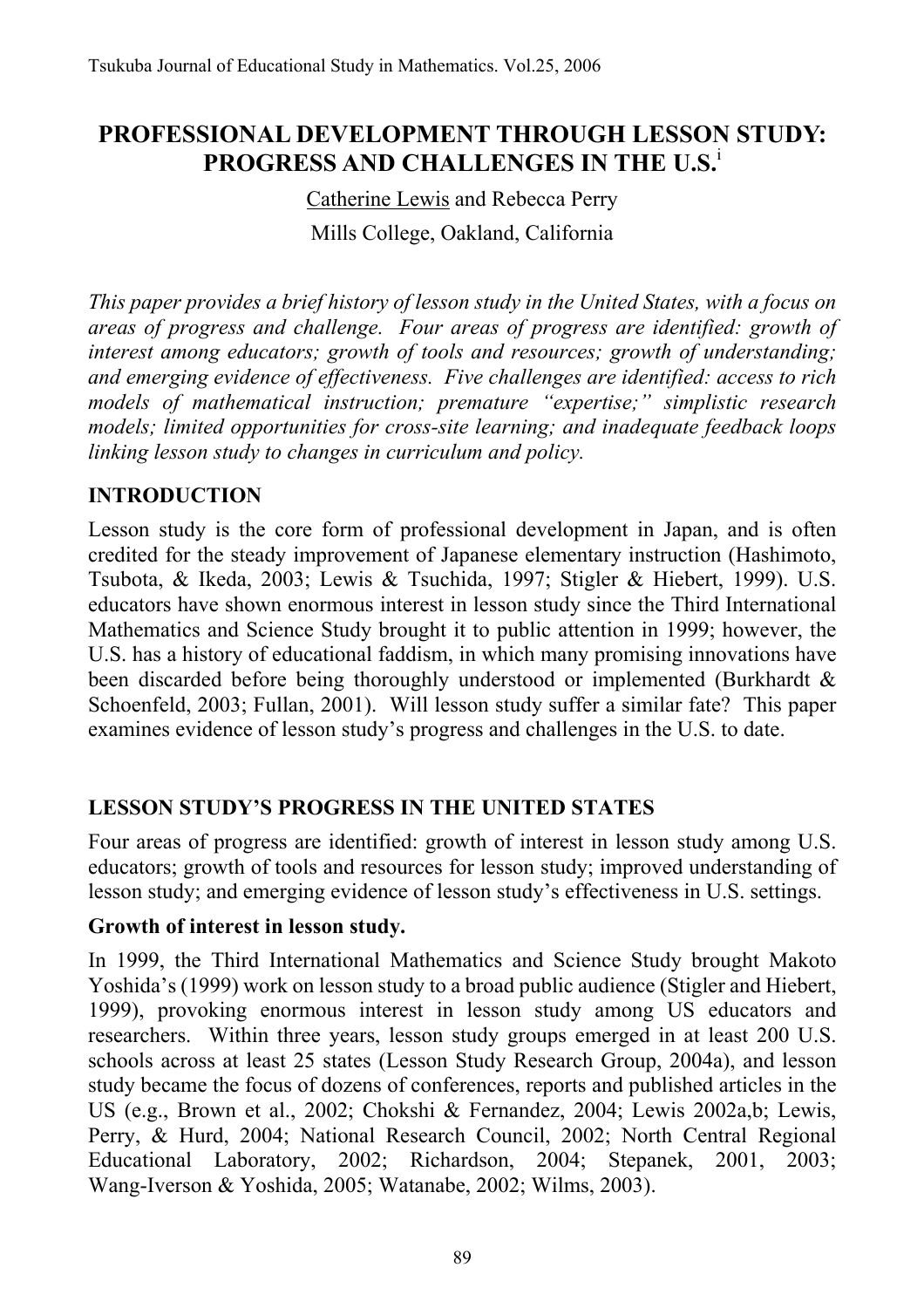We are not aware of a systematic source of statistics on public lessons in the US, but we do that public research lessons now occur in many regions. For example, in the first half of 2005 alone, public lessons occurred in Olympia, Washington; Chicago, Illinois; Fresno, San Mateo, and Sonoma, California; several locations in and around Watertown, Massachusetts; and Des Moines, Iowa. At least five of these had more than 100 people in attendance.

Some interest in lesson study in the U.S. has come from quarters where there is not extensive lesson study in Japan, such as universities. U.S. interest in lesson study in the U.S. has emerged across grade levels (from preschool to university) and across subject areas, including science, mathematics, language arts, English as a second language, art education, social studies, special education, and no doubt other areas as well (Teaching American History, 2005; University of Wisconsin-LaCrosse, 2005).

#### **Growth of tools and resources for lesson study.**

Various tools for the pursuit of lesson study have been developed in the U.S., some based on Japanese practice (e.g, protocols for classroom observation and the post-lesson colloquium), and others in response to challenges that may be more prevalent in the U.S. than in Japan (e.g., how to get started with lesson study, how to develop collaborative norms within a lesson study group). Resources include individual protocols and agendas for parts of the lesson study process; handbooks; practitioner-oriented articles; and videos of lesson study in Japanese settings and in U.S. settings conducted by U.S. practitioners and by Japanese practitioners (Fernandez & Chokshi, 2002; Lesson Study Research Group, 2004b; Lewis, 2002b; Mills College Lesson Study Group, 2005, 2003a,b, 2000, 1999a,b; Wang-Iverson & Yoshida, 2005).

#### **Improved understanding of lesson study.**

Table 1 illustrates two alternative ideas about the mechanism by which lesson study improves instruction. We developed Table 1 as a foil for use in workshops, in response to the theory of lesson study that seemed to underlie questions often posed to us, such as "When do Japanese practitioners decide a lesson is good enough to be used widely?" and "If Japanese teachers spend so much time on one lesson, how do they ever get to all the lessons in the curriculum?" The view of lesson study labeled as hypothesis 1 – that it improves instruction primarily through the improvement of lesson plans – has characterized the early lesson work of some sites we have studied. For example, the teachers of Bay Area School District (BASD) initially used the phrase "Polishing the Stone" to describe their work, and originally planned to disseminate "polished" lesson plans on the district intranet as a primary outcome of their lesson study work. However, during their first year of work, BASD teacher-leaders began to redefine their work as teacher-led research on practice, and they began to regard the lesson plans as an inadequate representation of their learning from lesson study. As a result, they chose alternative methods to share their learning, such as open-house research lessons where visitors could participate in the whole process of lesson observation, data collection, and lesson discussion.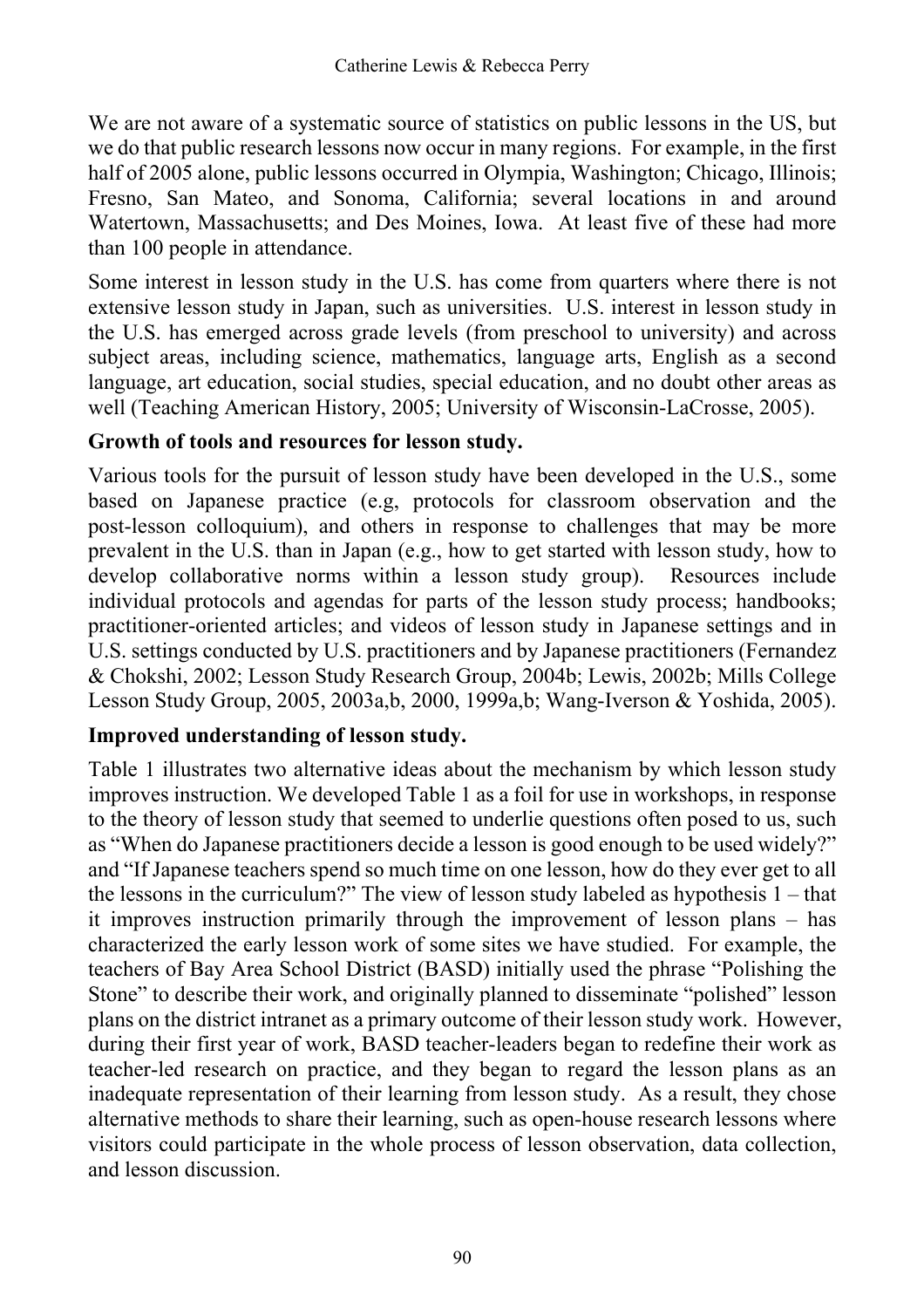### **Emerging evidence of effectiveness of lesson study in U.S. settings.**

When the senior author first gave talks about lesson study (in 1994), it was common for U.S. audience members to make comments like "lesson study is a good idea but it would never work in the U.S. because we are not a collaborative culture," or "Lesson study works in Japan because teachers know a lot of mathematics, but that's not true in the U.S." However, there are now emerging some "existence proofs" that U.S. teachers can use lesson study to *build* collaboration and content knowledge. The video of the U.S. lesson study cycle "How Many Seats?" illustrates how U.S. teachers can use lesson study to build both collaboration and content knowledge. In the segment of "How Many Seats?" excerpted in Table 2, Teacher 1 moves from confusion about the relationship of triangles and perimeter units ("tables" and "seats"; see problem in Table 3) to clear statement of the relationship between the two. Likewise, Teacher 5 gains insight into the physical reason for the numerical pattern. Solution and discussion of the problem to be presented to students and careful data collection during the research lesson support teachers' learning in these instances.

The teachers in "How Many Seats?" also build collaborative capacity, by setting norms for their work together, choosing one to monitor at each meeting, and sometimes changing their group operating procedures based on these discussions. For example, the group of teachers in "How Many Seats?" decides on a more active role for the (rotating) facilitator in confirming and marking group decisions, after monitoring of their norm "Sticking to the Process" reveals that some members are confused about the group's decisions. The following conversation occurs on Day 2 of the group's work, when group members are reflecting, at the end of the meeting, on the norm they chose to monitor that day: "sticking to the process." After one member comments that many ideas were discussed without a clear decision on them, another member suggests that the facilitator needs to take a stronger role.

Teacher 6: I second what Teacher 3 says about, I think the facilitator's role is to stop, make sure you are on the process and make sure that everybody's, you know everybody's opinion is counted, you know.

Teacher 5: hmm. So maybe we are hearing too that the facilitator needs to be a little bit more aggressive, a little bit you know more in there, saying let's slow down, let's poll everybody, let's say what we are doing right now. Would you feel more comfortable with that?

(Nods, assents all around)

The following day, when teacher 5 begins a segue into a new topic of conversation, the new rotating facilitator implements the more active role agreed upon the prior day: .

Teacher 5: So this would be a good place for us to anticipate what we think is going to happen, misconceptions that might happen when they do 4, 5, and 6.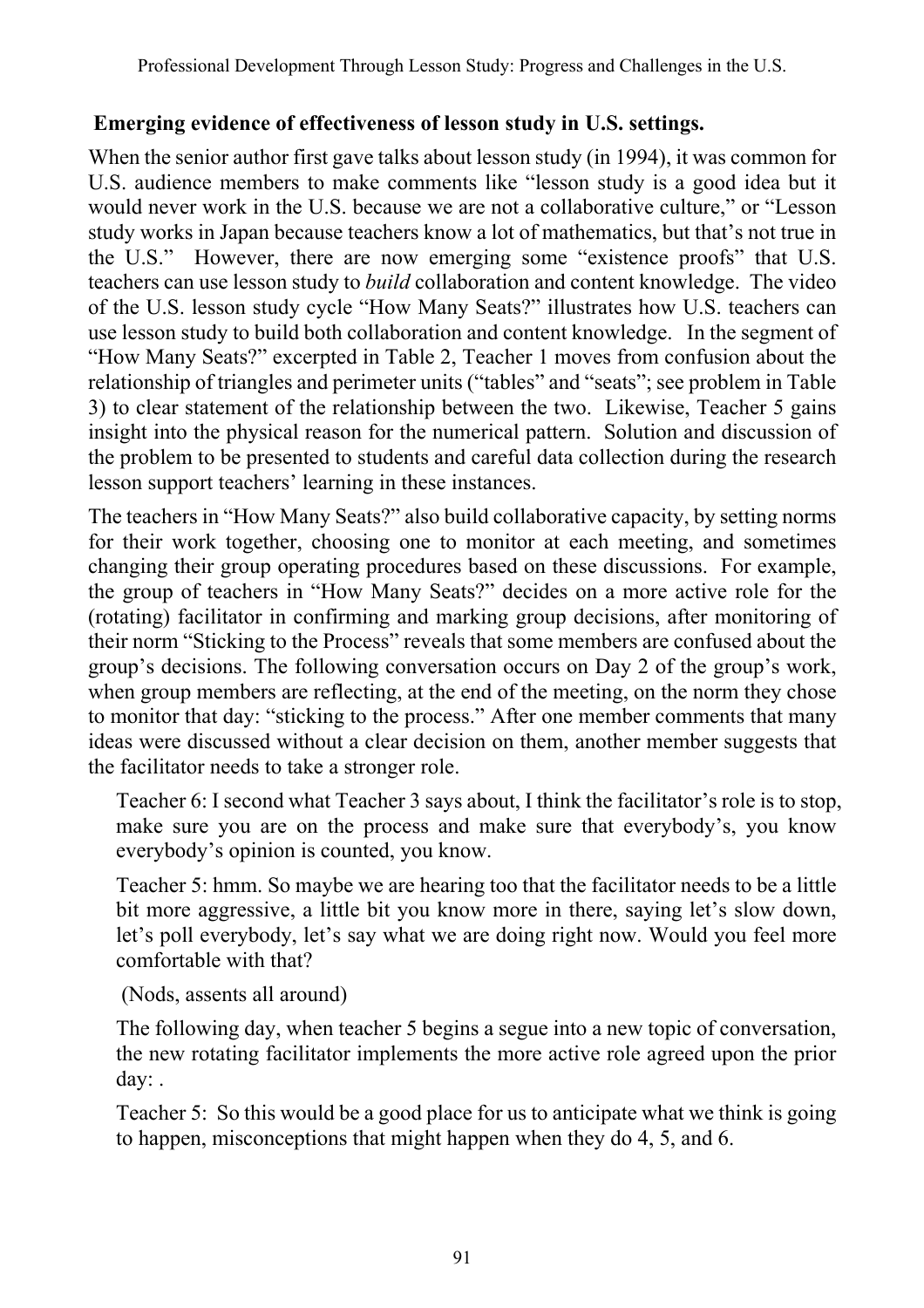Teacher 1: Okay. But first let's hear from everybody I think, because we had kind of a proposal on the table and I think one of the things that happened yesterday was we would have a proposal and we sort of assumed everyone was on board, but we weren't. Is everybody on board with this? (Each member assents.)

This segment suggests that the group has actively used one of the tools provided (norm-setting and monitoring of norms), to create a more effective way of working together.

Other U.S. lesson study evidence suggests other types of teacher learning during lesson study. For example, the U.S. kindergarten teachers studied by Murata (2005) made connections between state standards and their own curriculum knowledge in the course of their lesson study work, shifting their view of the state standard in question from "no way" our students can do this to confidence that it can be mastered and knowledge about how go about it.

A technology-based "lesson-study inspired" innovation studied by Ermeling (2005) led U.S. high school science teachers to increase the student inquiry basis of their classroom lessons.

At one U.S. elementary school, teachers voted to practice lesson study on a school-wide basis in 2002, after volunteer groups of teachers found it to be useful, and this teacher-led lesson study has continued in every year since, growing from mathematics to include other subject areas at the instigation of the teachers. Table 4 shows the scale scores for the school on the state mathematics achievement test, along with those for the district and state as a whole. Over 2002-05, the three-year net increase in mathematics achievement for students who remained at this school was more than triple that for students who remained elsewhere in the district as a whole (90.5 scale score points compared to 25.8 points), a statistically significant difference  $(F=.309, df=845, p \cdot .001)$ . While a causal connection between the achievement results and lesson study cannot be inferred, other obvious explanations (such as changes in student populations served by the school and district) have been ruled out. School-wide lesson study appears to be a primary difference between the professional development at this school and other district schools during the years studied. <sup>ii</sup>.

## **CHALLENGES TO LESSON STUDY IN THE UNITED STATES**

Five areas of challenge have also emerged as lesson study has unfolded in the United States: access to rich models of mathematical instruction; premature "expertise" about lesson study; simplistic research models; limited opportunities for cross-site learning about lesson study; and inadequate feedback links between lesson study and changes in curriculum and policy.

### **Access to rich models of mathematical instruction.**

Kyouzai kenkyuu (investigation of teaching materials) is a facet of lesson study that may enable teachers to deepen their understanding of mathematics, pedagogy, and student thinking (Hashimoto, Tsubota, & Ikeda, 2003; Takahashi et al., 2005).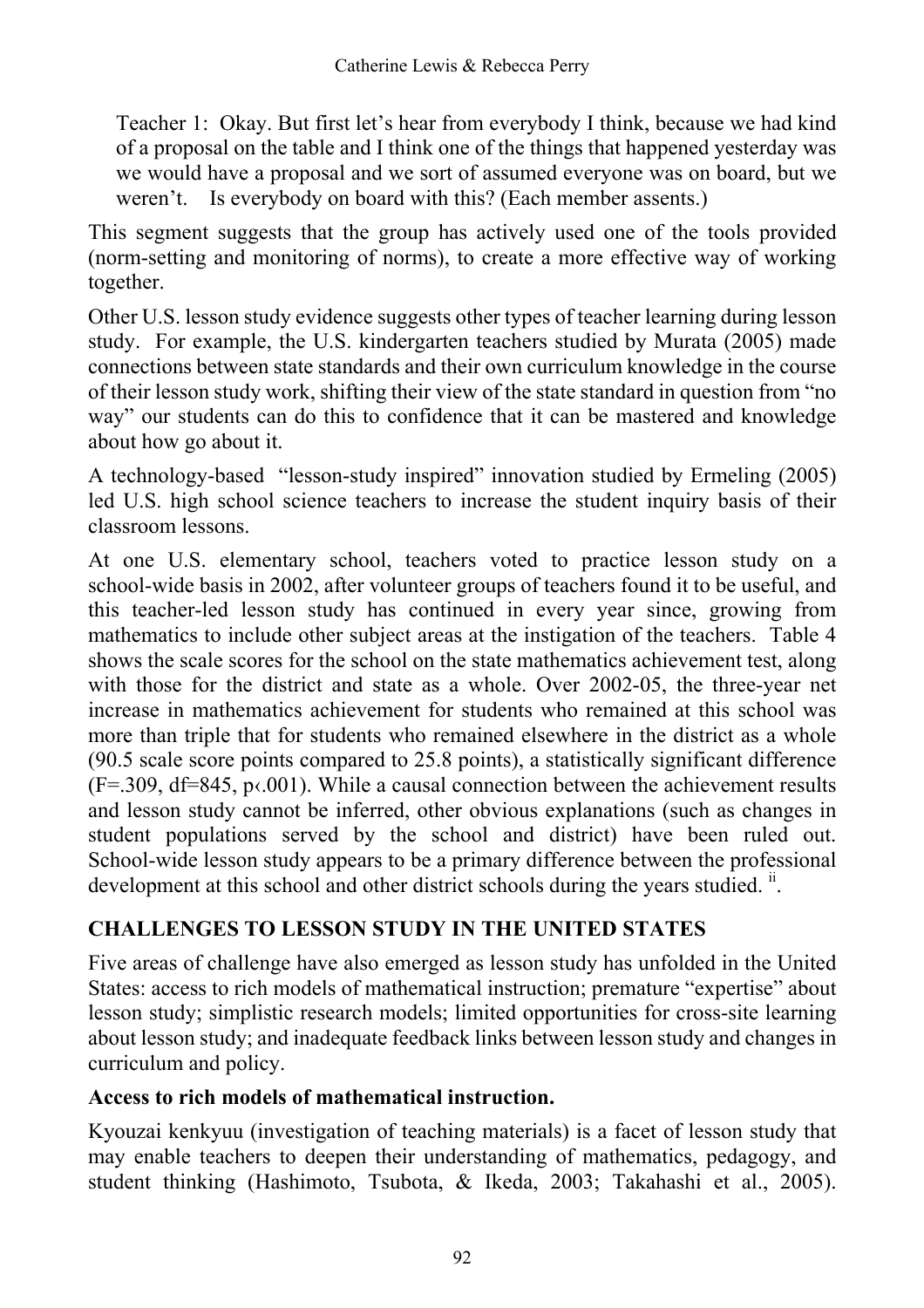Visiting Japanese educators often ask U.S. teachers how a particular topic is presented in the textbook, or suggest that U.S. teachers study a topic's presentation in several textbooks. This may be useful advice if the textbook's approach reveals interesting features of the topic. Unfortunately, this is not always the case. One group of mathematics coaches in California conducted a lesson study cycle on proportional reasoning. Accounts of Asian treatments of proportional reasoning provided some of the richest material for discussion (see Table 5, from Lo,Watanabe & Cai, 2000); in contrast, a U.S. textbook might provide few examples for teachers to deepen their thinking about the mathematics or pedagogy of proportional reasoning (see Table 6).

### **Premature "expertise."**

Lesson study is a simple idea but a complex process. Even after a decade of studying lesson study in Japan, we are all still learning about lesson study's many forms and purposes. Remarkably, some U.S. trainers seem to believe that participation in one or two lesson study cycles qualifies them as lesson study experts who can provide definitive blueprints to others. Premature expertise may pose a substantial threat to lesson study, by generating a "been there, done that" attitude instead of a realistic expectation that "the road is created as we walk it together." *iii* 

In contrast, a learning stance seems to characterize the work of settings such as BASD where lesson study has been sustained. During the first year of lesson study work, one of the BASD leaders answered a question about the attitudes essential to lesson study in the following way: .

That you can always get better at teaching. That you're never at the end of the road…If you came into [lesson study] and you were [acting] like 'I'm the hottest thing out there and I've got all these great ideas and I'll share them with you guys'....you're not going to get anything out of it.

The expectation that teachers will learn about subject matter and its teaching-learning through lesson study has been a steady theme throughout the five years of the lesson study effort. For example, a video shot in 2002 and widely used to introduce BASD's lesson study work prominently features teachers' initial struggle to understand the mathematics of a problem and their strategies to build their own mathematical understanding (Mills College Lesson Study Group, 2005). In 2005, as one BASD lesson study group shifted its focus from mathematics to writing instruction, experienced teachers readily volunteered that they did not believe they had effective strategies for teaching writing. Two members commented afterwards on how lesson study fostered and was fostered by a culture in which "You're learning. You don't know everything. You're not busy hiding what you don't know."

#### **Simplistic research models.**

When we ask a roomful of U.S. educators to raise their hands if they have ever seen a promising innovation discarded before it has been thoroughly tried, virtually every hand in the room goes up*.* Simplistic research models may be one contributor to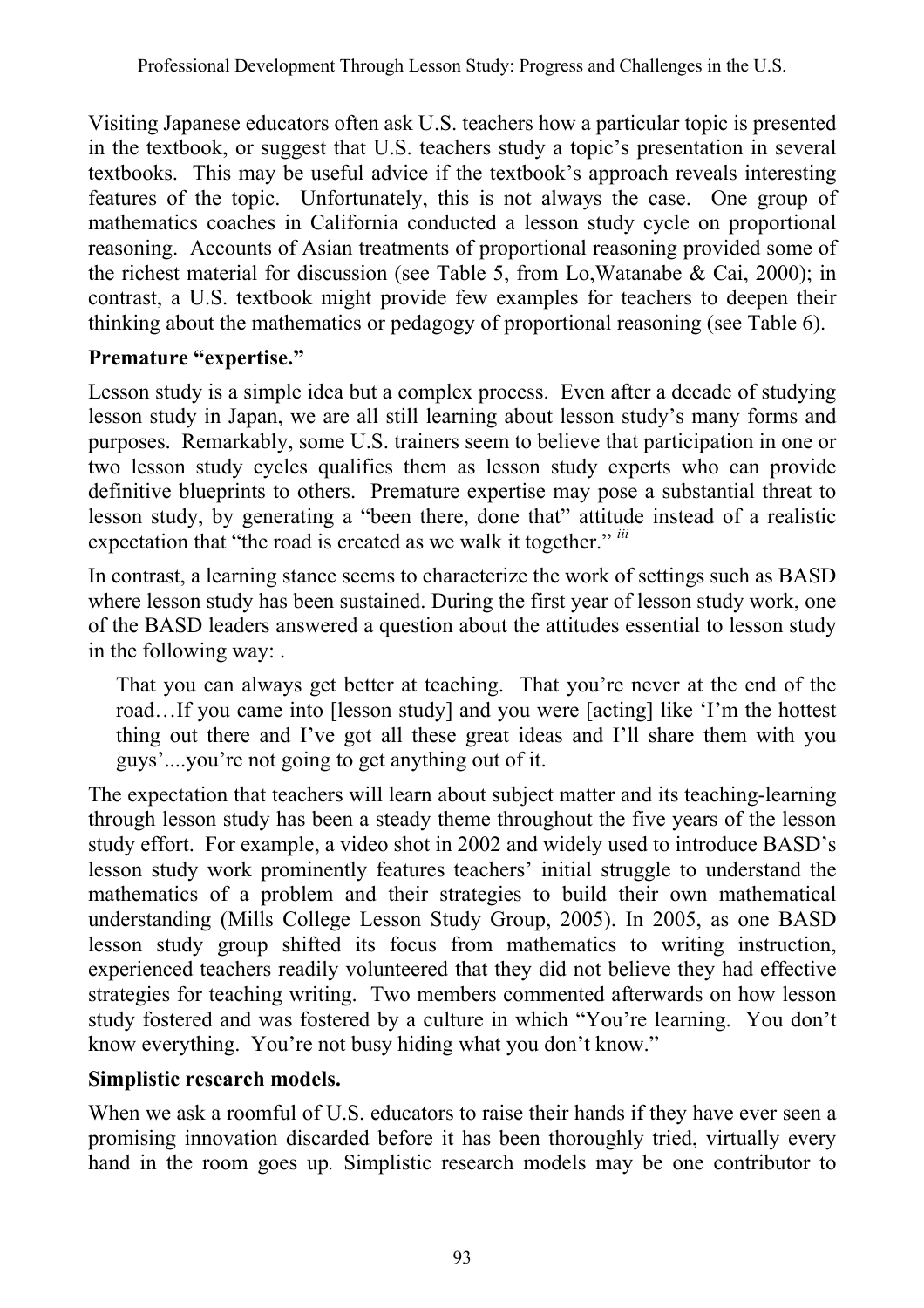premature innovation death. For example, lesson study might be regarded as something like aspirin, an easily transported treatment that interacts little with local site characteristics. Or lesson study may be regarded as a "recipe" that can be implemented at a site according to some fixed external instructions (perhaps with minor adjustments like one would make when using a recipe at high altitude).

Neither the metaphor of aspirin or recipe captures lesson study, because of the extensive interaction between lesson study and the local setting. What is needed to practice lesson study in a site where there is a coherent curriculum, tradition of collaboration, and history of careful study of student learning may be quite different from what is needed in sites where these do not exist. Lesson study might more appropriately be thought of as a system of learning with certain core principles, as sketched out in Table 1. Spreading a culture from one geographic location to another is perhaps the best analogy for lesson study; such cultural spread is something that can happen and has happened many times in human history. However, cultural spread is distinctly different from simply spreading the tools or recipes of a culture.

#### **Limited opportunities for cross-site learning.**

The United States is geographically large. Even though there are many lesson study efforts springing up, many U.S. teachers have little opportunity to experience lesson study outside of their own setting. To the extent that this is true, sites will reinvent the wheel, rather than learn from one another. For example, the idea of setting group norms and choosing one to monitor at each meeting, developed by teachers in one U.S. school district was eagerly embraced by others when they saw it in a workshop. Opportunities to see research lessons and post-lesson colloquiums conducted by teachers from other sites can provide an opportunity for immersion in another culture of lesson study, providing a vantage point on one's own assumptions, practices, and so forth.

Cross-national learning that includes educators from Japan may be a particularly potent form of cross-site learning, judging from U.S. teachers' reflections on cross-national workshops. Comments from U.S. teachers who engaged in cross-site lesson study with Japanese colleagues in August 2001 illustrate the kinds of reflection about lesson study and mathematics teaching-learning that may be stimulated by cross-site collaborative lesson study:

[I learned that lesson study] is not so much about lesson planning as it is about research and watching children's learning

I love the Japanese teachers' polite, validating comments to the students. "I don't require the correct answer."

At the beginning of the week, I was more focused on the teacher. Now I can see and record students' mathematical thinking.

There is no shortcut to doing the lesson planning and participating in lesson study yourself to become a helpful observer – DARN!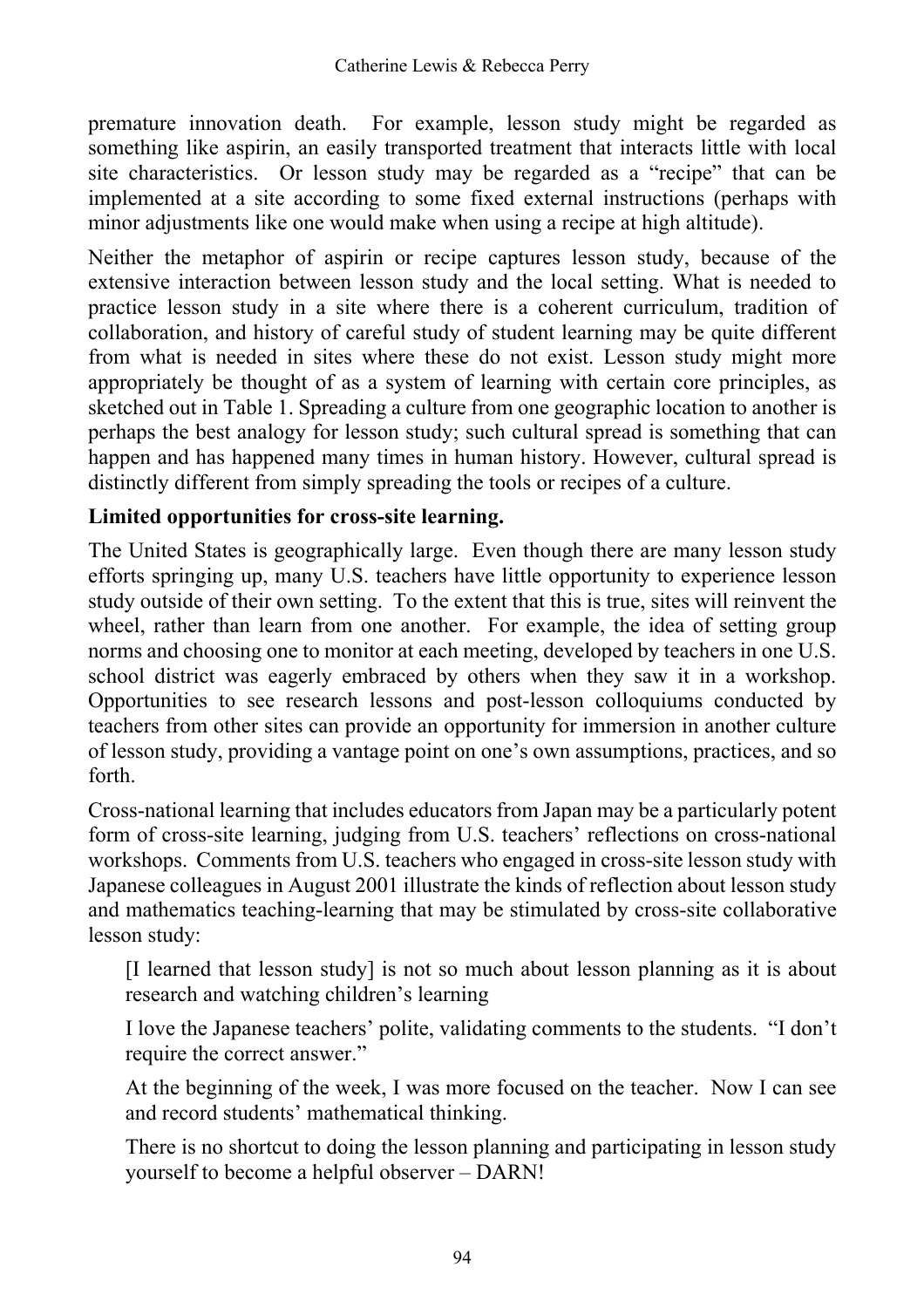Effective observation involves skills, knowledge and preparation. This includes a "record of lesson" sheet, a copy of the lesson plan itself, and how effectively you can link teacher action to child's expression.

Create a need (hunger) for mathematical language; don't just give it to kids.

The blackboard is a record of the lesson. I often use the overhead (thus, erasing a lot) or erase what I've written on the blackboard due to lack of space. Mr. Takahashi's use of the blackboard has made me think of how I will use it in the future.

### **Inadequate feedback loops linking lesson study to changes in curriculum and policy.**

In Japan there is an intimate relationship among lesson study, textbooks, and the national Course of Study. Advances in one arena tend to reshape the other arenas as well. For example, when Japanese elementary teachers used lesson study to try out lessons on solar energy (which was not then in the curriculum), this topic was picked up by other teachers, noticed by policymakers, and eventually became part of the national *Course of Study* (Lewis & Tsuchida, 1997). New elementary lessons are expected to prove themselves widely in public research lessons before finding their way into textbooks, and teacher-authors of textbooks are typically very active in lesson study, incorporating successful new approaches into textbook revisions.

MEXT (the Japanese Ministry of Education, Culture, Sports, Science and Technology) provides funding to schools across Japan that apply to be "designated research schools" for curricular innovations under consideration. Over a period of several years when an innovation is being considered or initiated, teachers at designated research schools engage in repeated cycles of lesson study, often inviting in university-based specialists and nationally known teachers interested in the particular innovation (Bjork, 2004; Lewis & Tsuchida 1997, 1998; Tam, 2004; Tsuneyoshi, 2001, 2004). Teachers at the designated research schools study existing curricula and materials (often including approaches from abroad), adapt or develop approaches they think will work in their own settings, and study students' responses to the new types of instruction. After cycles of internal lesson study, teachers conduct public research lessons that bring to life the local vision of the innovation, enabling visiting educators to observe the instructional approach and the students' learning and development, and providing a public forum for lively discussion of the local theory of the innovation. In this way, instruction, textbooks, and standards can evolve in tandem.

In contrast, the hard work of U.S. teachers to understand, for example, how a particular standard might be brought to life for first-graders (Murata, 2005) may remain within their group.. The major information conduits linking lesson study, textbooks, and educational policy in Japan are missing or sparse in the U.S.: for example, the well-known educators who travel to many lesson study sites to provide public commentary; the teacher-authors of textbooks who are heavily involved in lesson study; and the regional and national policymakers who attend research lessons and use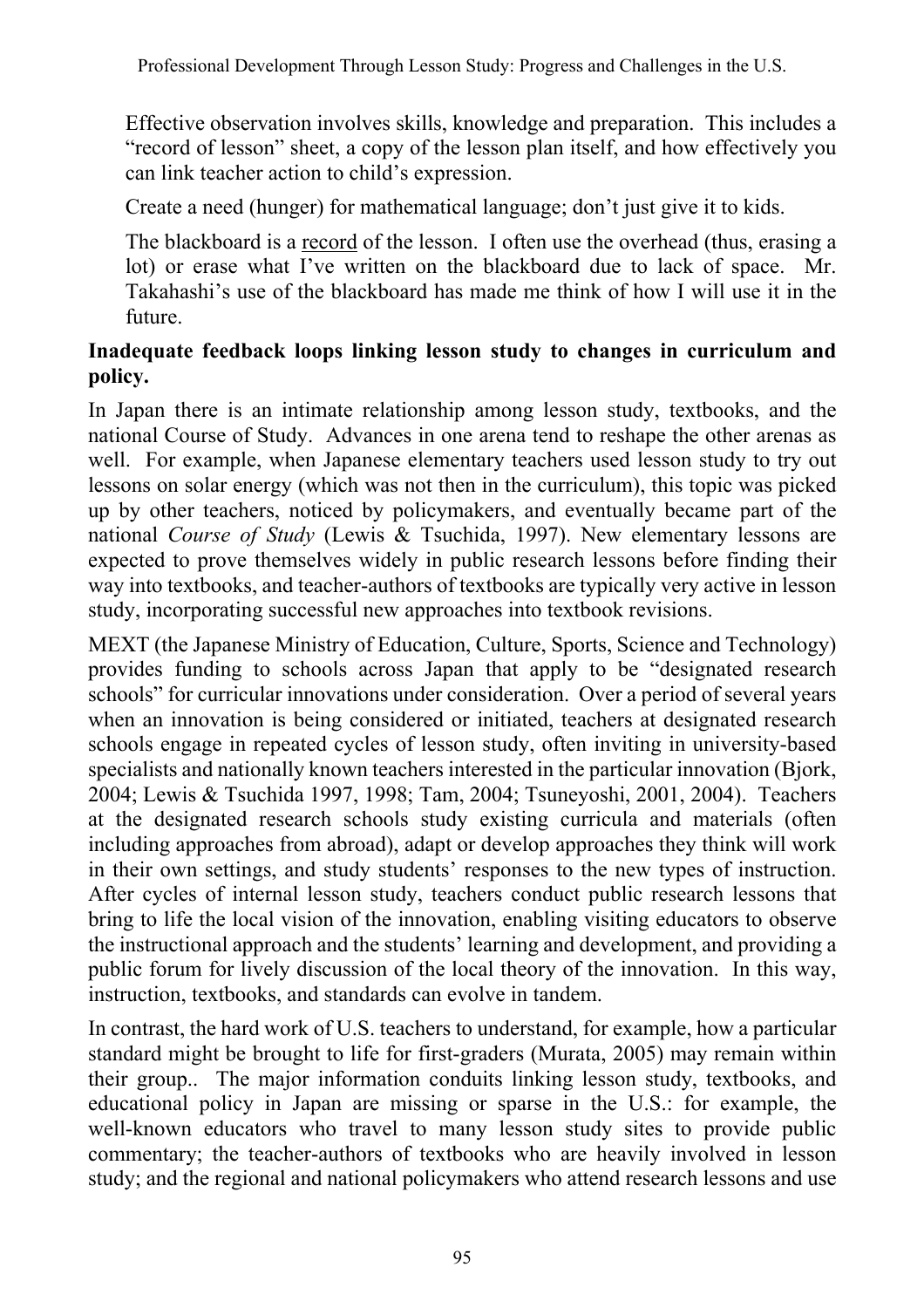them as formative data on the strengths and shortcomings of policy and its implementation (Watanabe, 2002).

#### **Conclusion.**

In this international symposium, we have a valuable opportunity to find out whether the advances and challenges of lesson study experienced in the U.S. are similar to those found in other countries. We also have a valuable opportunity to share strategies for building progress and overcoming obstacles. As the Japanese say, "When three people gather you have a genius." I hope we can work with the great genius we have assembled here.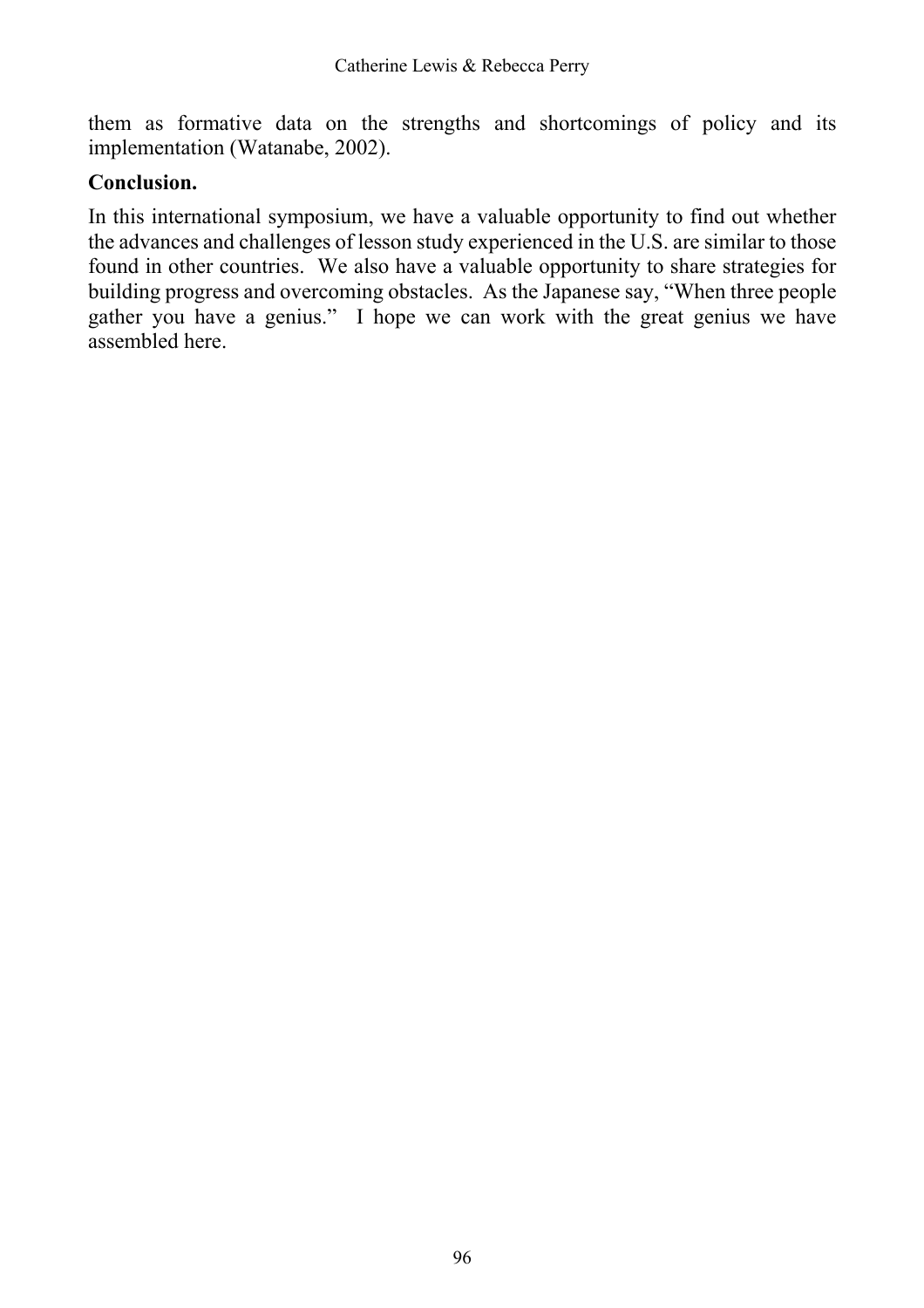

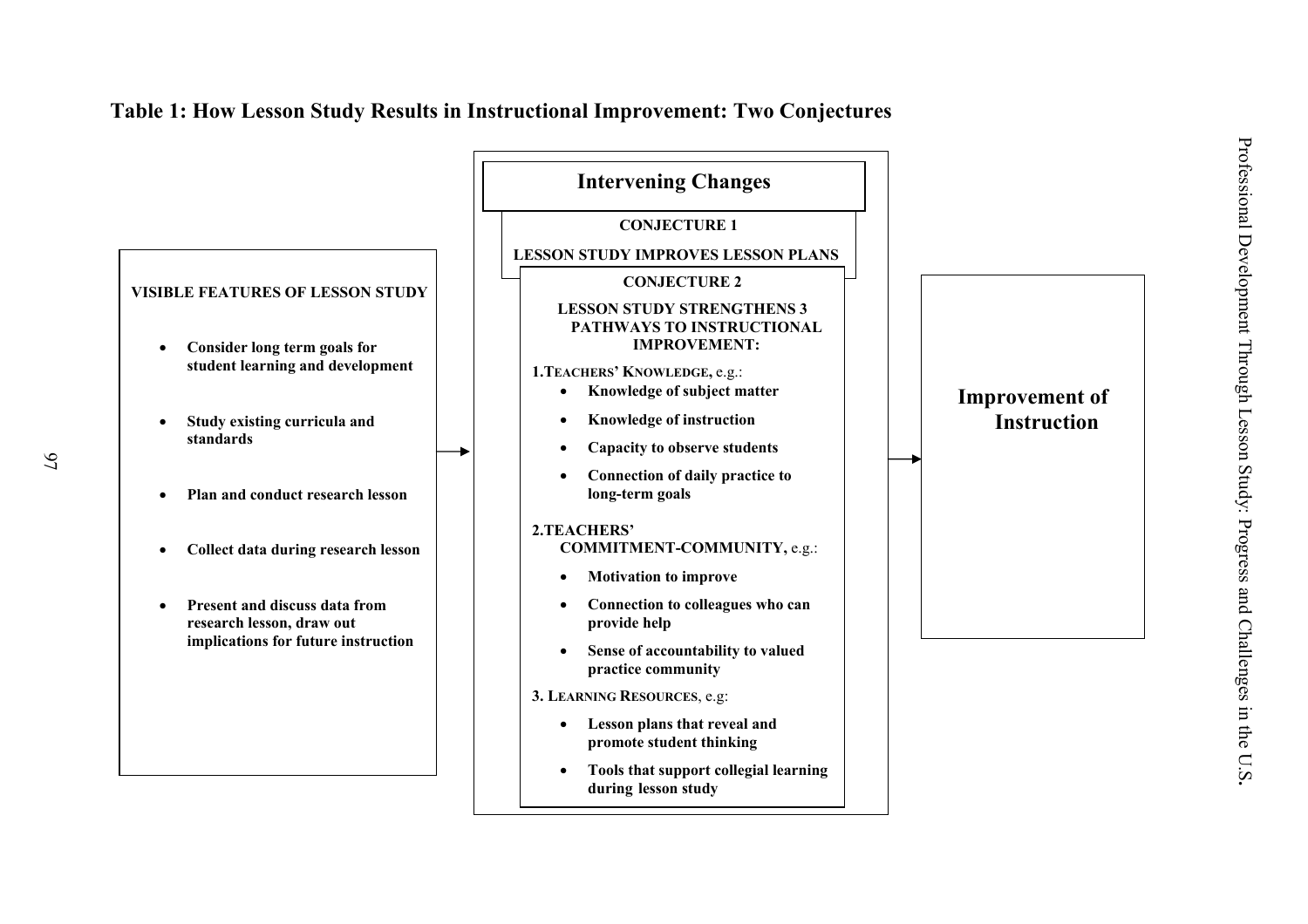| Date   | Evidence                                                                                                                                                                                   | Researcher's Inference                                                                                                                                                                                                                                                                                                                                                                                                                           |
|--------|--------------------------------------------------------------------------------------------------------------------------------------------------------------------------------------------|--------------------------------------------------------------------------------------------------------------------------------------------------------------------------------------------------------------------------------------------------------------------------------------------------------------------------------------------------------------------------------------------------------------------------------------------------|
| 8/7/02 | <b>Planning Meeting</b><br>Teacher 1: I thought when we added a<br>triangle we were adding two, but the output<br>chart here is adding one, and I'm not, I<br>don't understand why that is | Teacher 1 is trying to<br>understand the<br>meaning of the "plus"<br>two" pattern in the<br>chart. She initially<br>merges the plus one<br>pattern (each additional<br>triangle adds one<br>perimeter unit) and the<br>plus two pattern (the<br>number of perimeter<br>units is two more than<br>the number of<br>triangles). Through<br>trying different<br>numbers with the<br>manipulatives, she<br>grasps the plus-two<br>numerical pattern. |
|        | Teacher 6: Because the third one is now a<br>combined one.<br>Teacher 2: One plus two. It's plus two <i>this</i>                                                                           |                                                                                                                                                                                                                                                                                                                                                                                                                                                  |
|        | way (moves finger horizontally across<br>Teacher 1's chart, to show comparison<br>between seats and tables).                                                                               |                                                                                                                                                                                                                                                                                                                                                                                                                                                  |
|        | Teacher 1: Oh. Wait a second (studying)<br>triangles).                                                                                                                                     |                                                                                                                                                                                                                                                                                                                                                                                                                                                  |
|        | Teacher 5: So maybe it would be a good<br>time for us to do the activity?                                                                                                                  |                                                                                                                                                                                                                                                                                                                                                                                                                                                  |
|        | Teacher 1: (Laughing), yeah maybe!<br>[teachers work problem with manipulatives<br>and discuss]                                                                                            |                                                                                                                                                                                                                                                                                                                                                                                                                                                  |
|        | Teacher 6: Because if you have one triangle<br>you have three [sides], but then when you<br>have two [triangles], one of those three<br>[sides] becomes a combined.                        |                                                                                                                                                                                                                                                                                                                                                                                                                                                  |
|        | Teacher 1: Two of them become combined,<br>that's why you don't have 5. Cause I'm<br>thinking, how come I don't have 3 plus 2?                                                             |                                                                                                                                                                                                                                                                                                                                                                                                                                                  |
|        | Teacher 6: I just did the same thing!                                                                                                                                                      |                                                                                                                                                                                                                                                                                                                                                                                                                                                  |
|        | Teacher 4: You don't count the shared side.                                                                                                                                                |                                                                                                                                                                                                                                                                                                                                                                                                                                                  |
|        | Teacher 5: It's the number of triangles plus<br>two.                                                                                                                                       |                                                                                                                                                                                                                                                                                                                                                                                                                                                  |
|        | Teacher 2: It's all plus two. It's plus two<br><i>this</i> way. [Gesturing across Teacher 1's<br>chart, comparing triangles and perimeter<br>units]                                        |                                                                                                                                                                                                                                                                                                                                                                                                                                                  |
|        | Teacher 1: But now why is that? I'm still,                                                                                                                                                 |                                                                                                                                                                                                                                                                                                                                                                                                                                                  |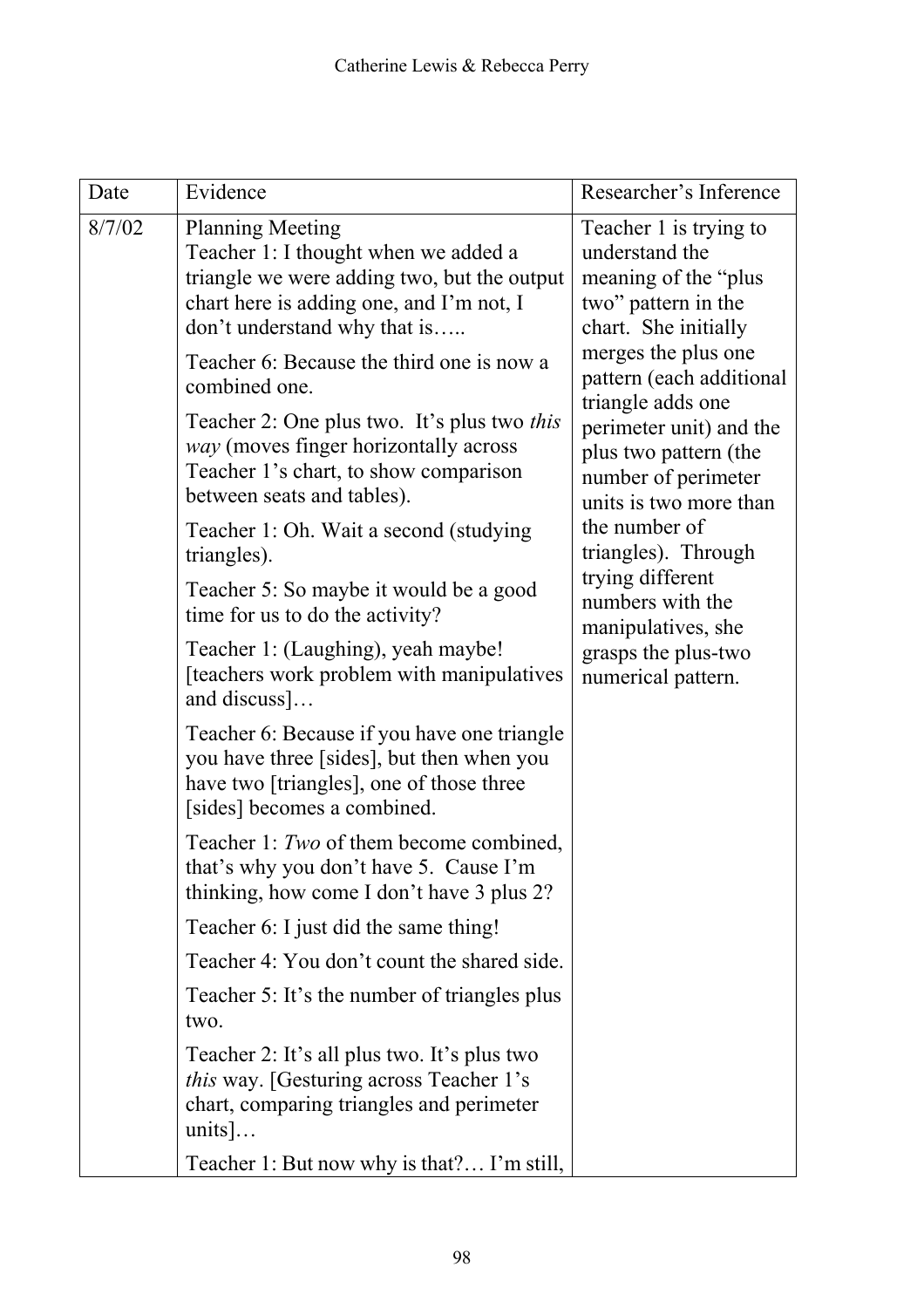|         | though, why isn't it if I add a trianglewhy<br>am I not [continues to work with the<br>triangles, initially with puzzled tone of<br>voice, then increasingly matter-of-fact as<br>she tries different numbers of triangles]<br>Three. So there's the two [With]<br>confidence] This does not fit for zero<br>triangles. This formula is not an n formula,<br>it is not like "in any case" cause it has to fit<br>for zero stage, right?<br>Teacher 2: I don't know. I'd have to ask. |                                                                                                          |
|---------|--------------------------------------------------------------------------------------------------------------------------------------------------------------------------------------------------------------------------------------------------------------------------------------------------------------------------------------------------------------------------------------------------------------------------------------------------------------------------------------|----------------------------------------------------------------------------------------------------------|
|         | Teacher 1: If the number of triangles is<br>zero, you do not have two sides when you<br>have no triangles.                                                                                                                                                                                                                                                                                                                                                                           |                                                                                                          |
| 8/9/02  | <b>Planning Meeting</b>                                                                                                                                                                                                                                                                                                                                                                                                                                                              | Now teacher 1 clearly                                                                                    |
|         | Teacher 1: (Reading from group's<br>instructional plan goals). Students will<br>discover a pattern and they will represent<br>the pattern as a rule. They will understand<br>what a mathematical rule is and will be<br>introduced to the idea of representing the<br>rule as an equation.                                                                                                                                                                                           | describes the plus two<br>pattern in her own<br>words as she advocates<br>for it in the lesson<br>goals. |
|         | Teacher 2: So, representing the rule as an<br>equation, that's a little bit                                                                                                                                                                                                                                                                                                                                                                                                          |                                                                                                          |
|         | Teacher 3: going in another direction                                                                                                                                                                                                                                                                                                                                                                                                                                                |                                                                                                          |
|         | Teacher 1: But it is an equation. We're<br>saying: Number of tables plus two equals<br>the number of seats; that is where we<br>want to get them to at the end of the easel<br>time.                                                                                                                                                                                                                                                                                                 |                                                                                                          |
| 8/12/02 | First teaching of research lesson: Teachers<br>record the activities and speech of selected<br>students, trying to create a complete record<br>of what the selected student heard, saw, and<br>did during the lesson.                                                                                                                                                                                                                                                                |                                                                                                          |
| 8/12/02 | Colloquium of First Teaching                                                                                                                                                                                                                                                                                                                                                                                                                                                         | Observation of student                                                                                   |
|         | Teacher 2: I noticed kids counting the seats<br>different ways, and this was a kind of a big<br>aha for me When I've done the problem                                                                                                                                                                                                                                                                                                                                                | counting methods<br>enabled Teacher 2 to<br>understand the<br>mathematics of the                         |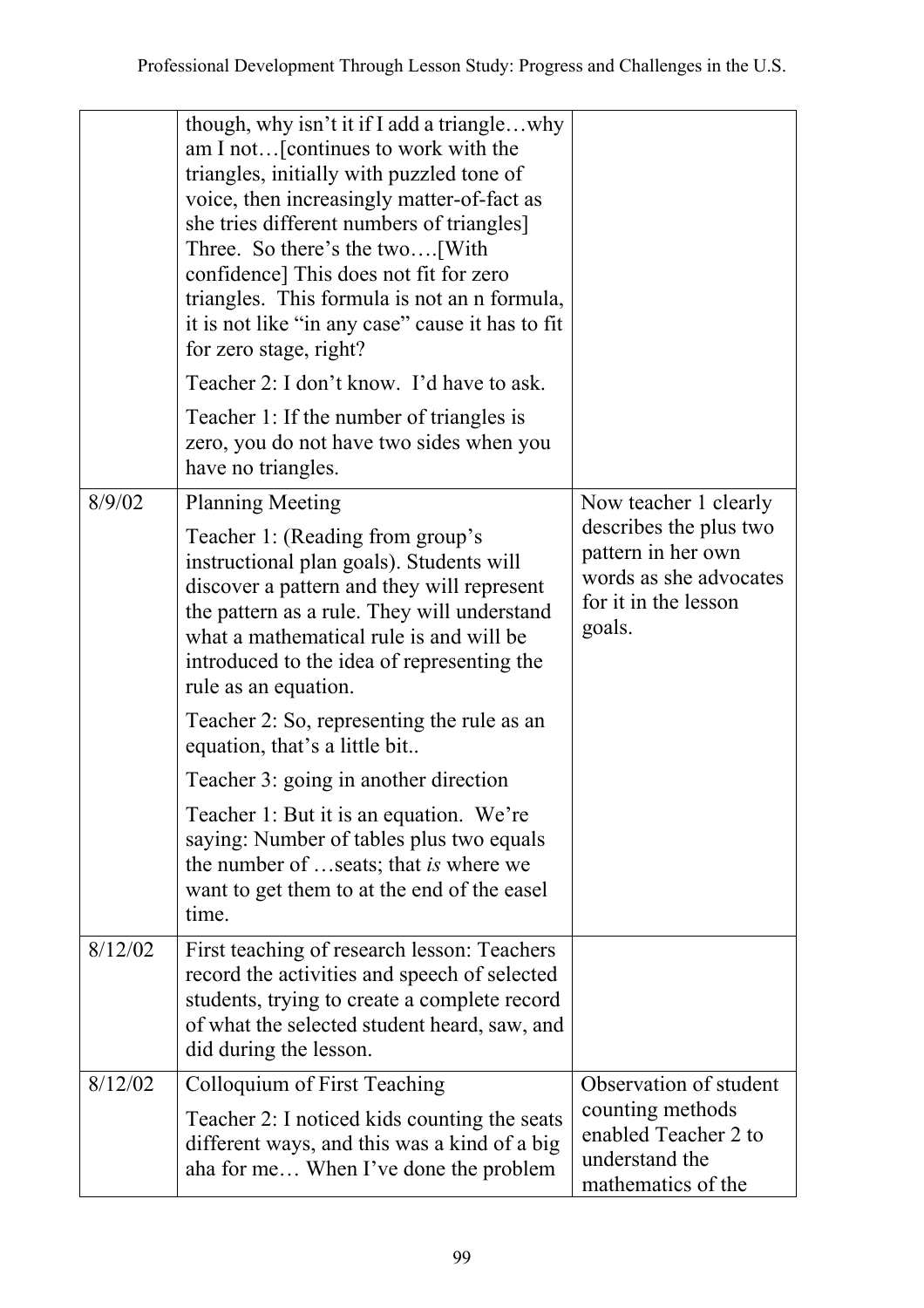| myself I've always counted [shows]            | problem in a new way: |
|-----------------------------------------------|-----------------------|
| counting around the edge] and it didn't       | that the two ends     |
| occur to me there was another way of          | contribute the "plus" |
| counting itBut [student name] had laid        | two."                 |
| out 20 trianglesand she was counting          |                       |
| demonstrates counting top and bottom          |                       |
| alternately, followed by ends] and then it    |                       |
| looked totally different to me; I could see   |                       |
| there's 10 triangles on top, 10 on bottom,    |                       |
| and a seat on either end. Now I was seeing    |                       |
| the pattern a different way. Up until then, I |                       |
| had always seen it as you're taking away a    |                       |
| seat and adding these two, taking away a      |                       |
| seat and adding these two [shows adding a     |                       |
| triangle and subtracting the side that is     |                       |
| joined]. I was seeing a pattern from          |                       |
| somebody else's perspective. That's why I     |                       |
| thought it might be helpful to have kids      |                       |
| talking about how they're counting it. How    |                       |
| are you seeing the seats, and the numbers,    |                       |
| and the increases, and where does that come   |                       |
| from? So I think definitely having the kids   |                       |
| use the manipulatives is important, and       |                       |
| watching how they use them is going to tell   |                       |
| us a lot about how did they see the pattern.  |                       |
|                                               |                       |

**Table 2: Excerpts From The Lesson Study Cycle "How Many Seats?"**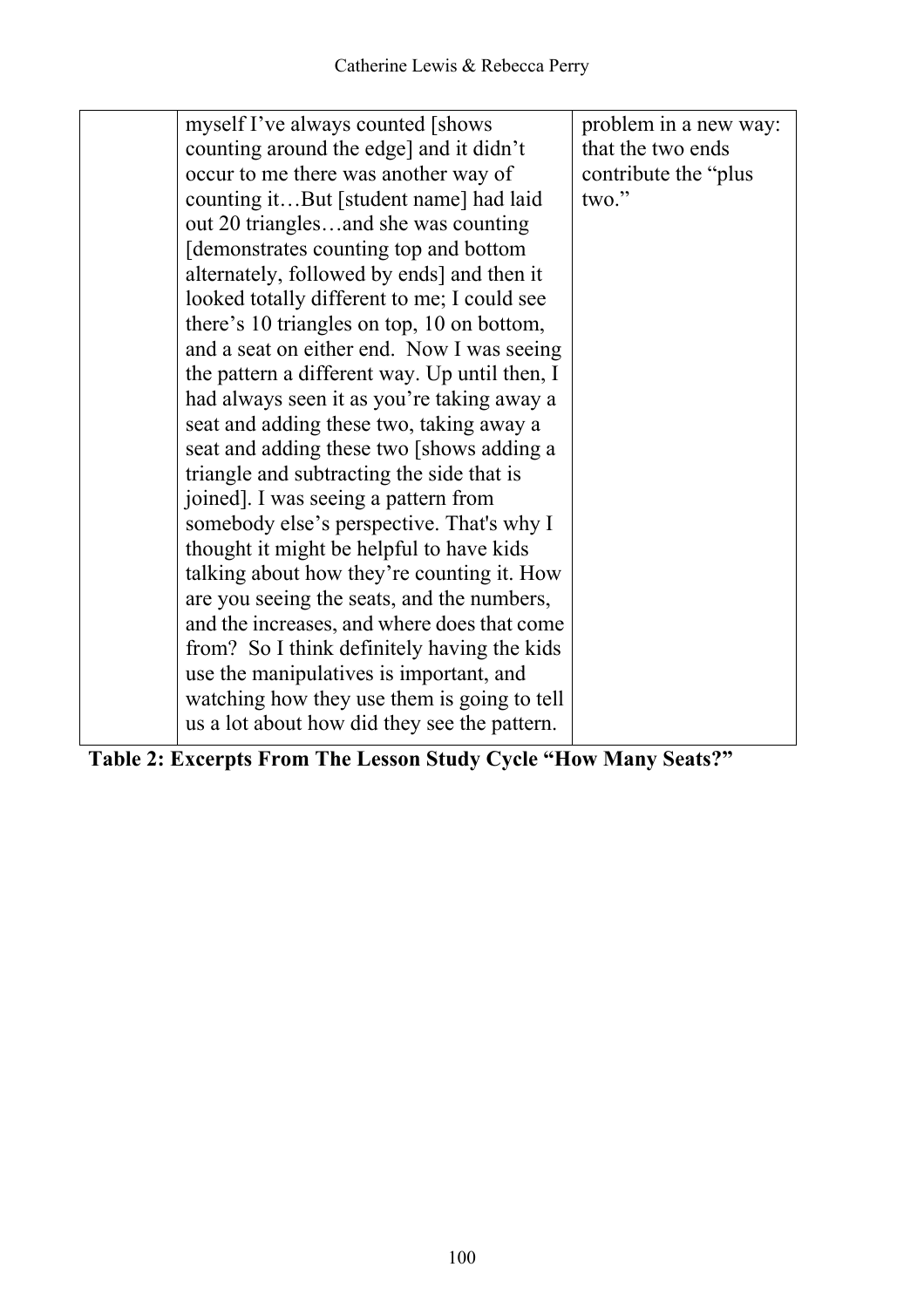**We have a long skinny room and triangle tables that we need to arrange in a row**  with their edges touching, as shown. Each side can hold one "seat," shown **with a circle. Can patterns help us find an easy way to answer the question: How many seats fit around a row of triangle tables?** 



**Table 3: Illustration of Problem Used In Lesson Study Cycle "How Many Seats?"**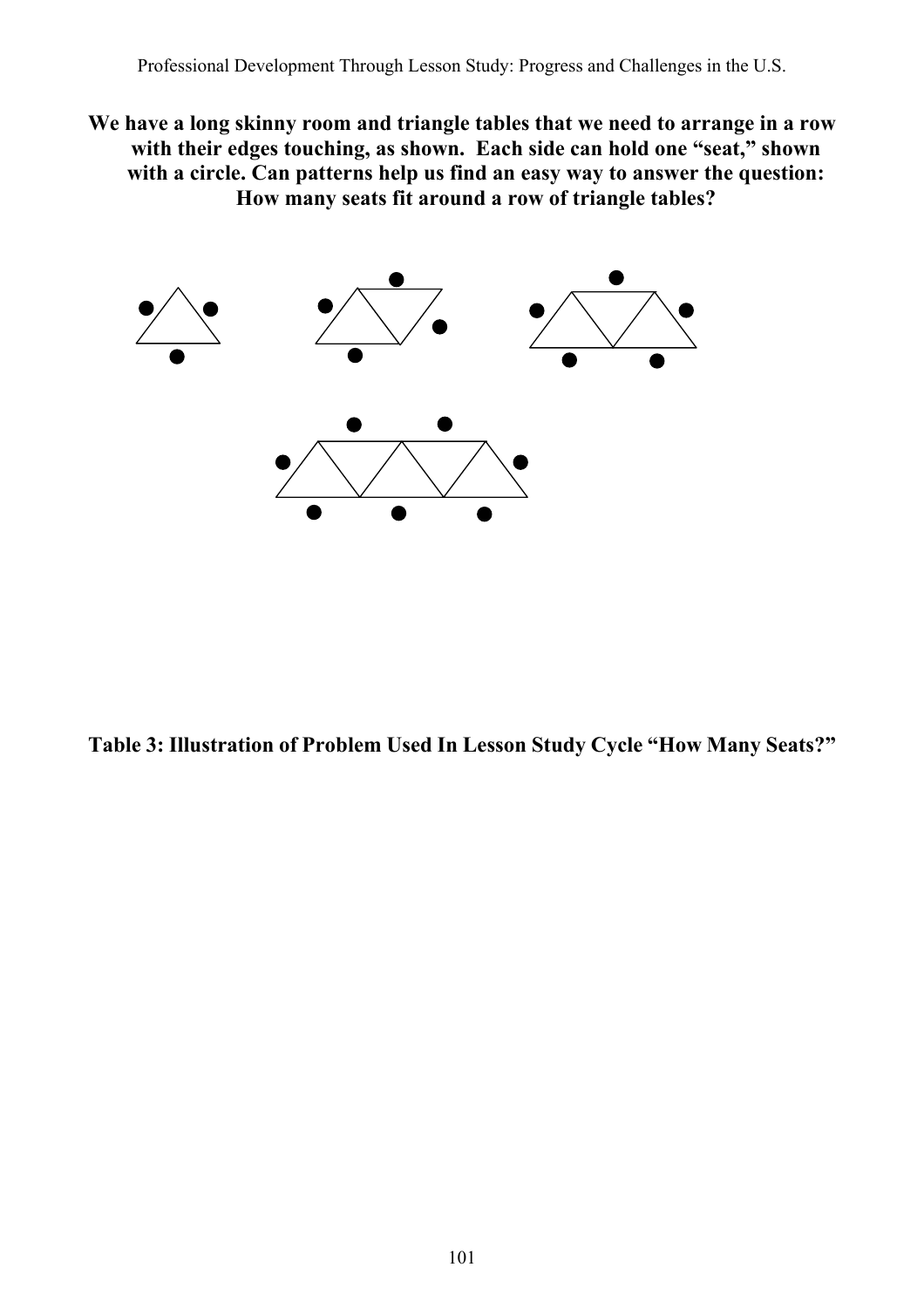

**Table 4: California Standards Test in Mathematics: Mean Scale Scores, Grades 2-5**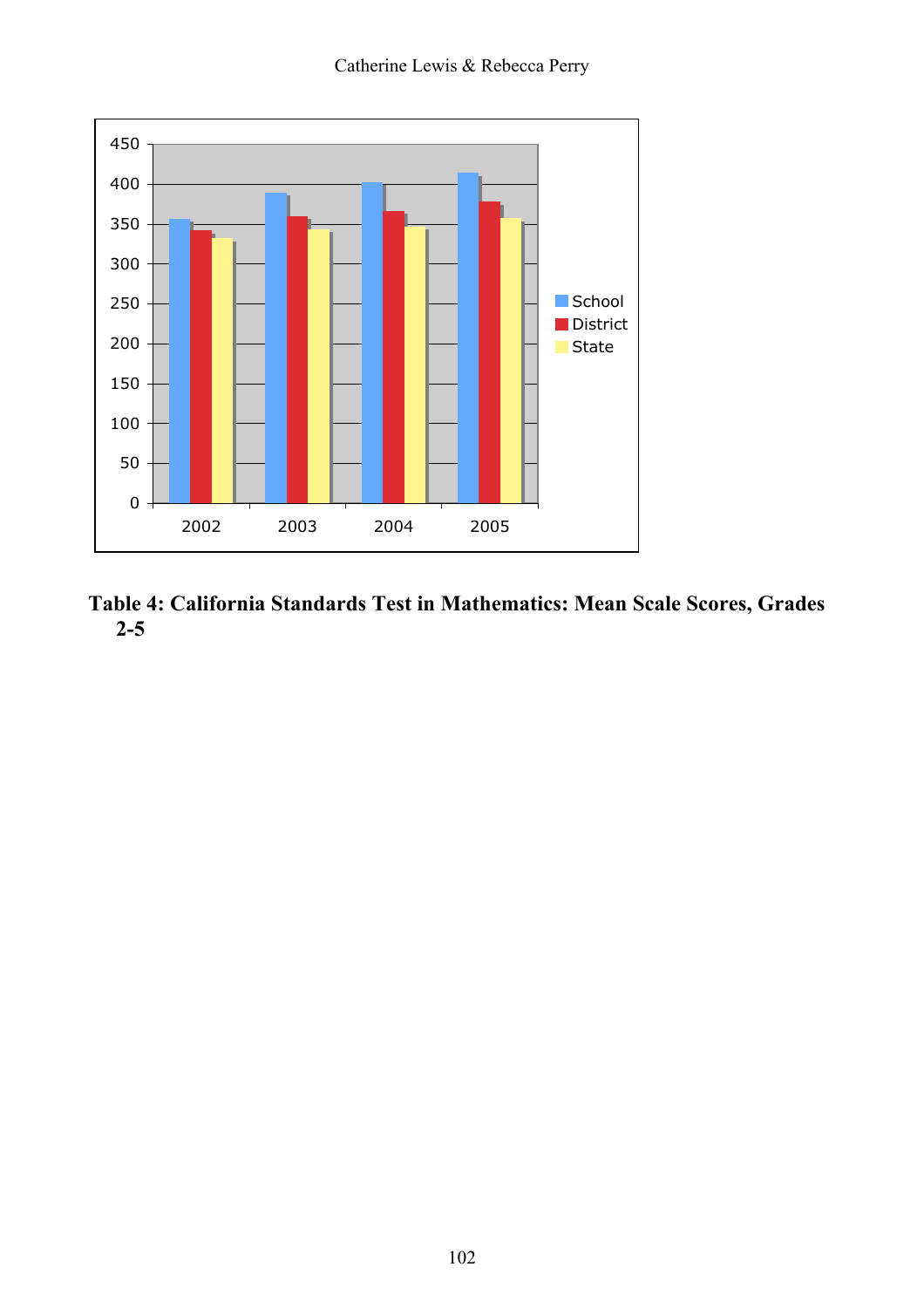

#### **Table 5: Ideas about proportional reasoning introduced from research on Asian curricula (Lo, Watanabe, & Cai, 2004)**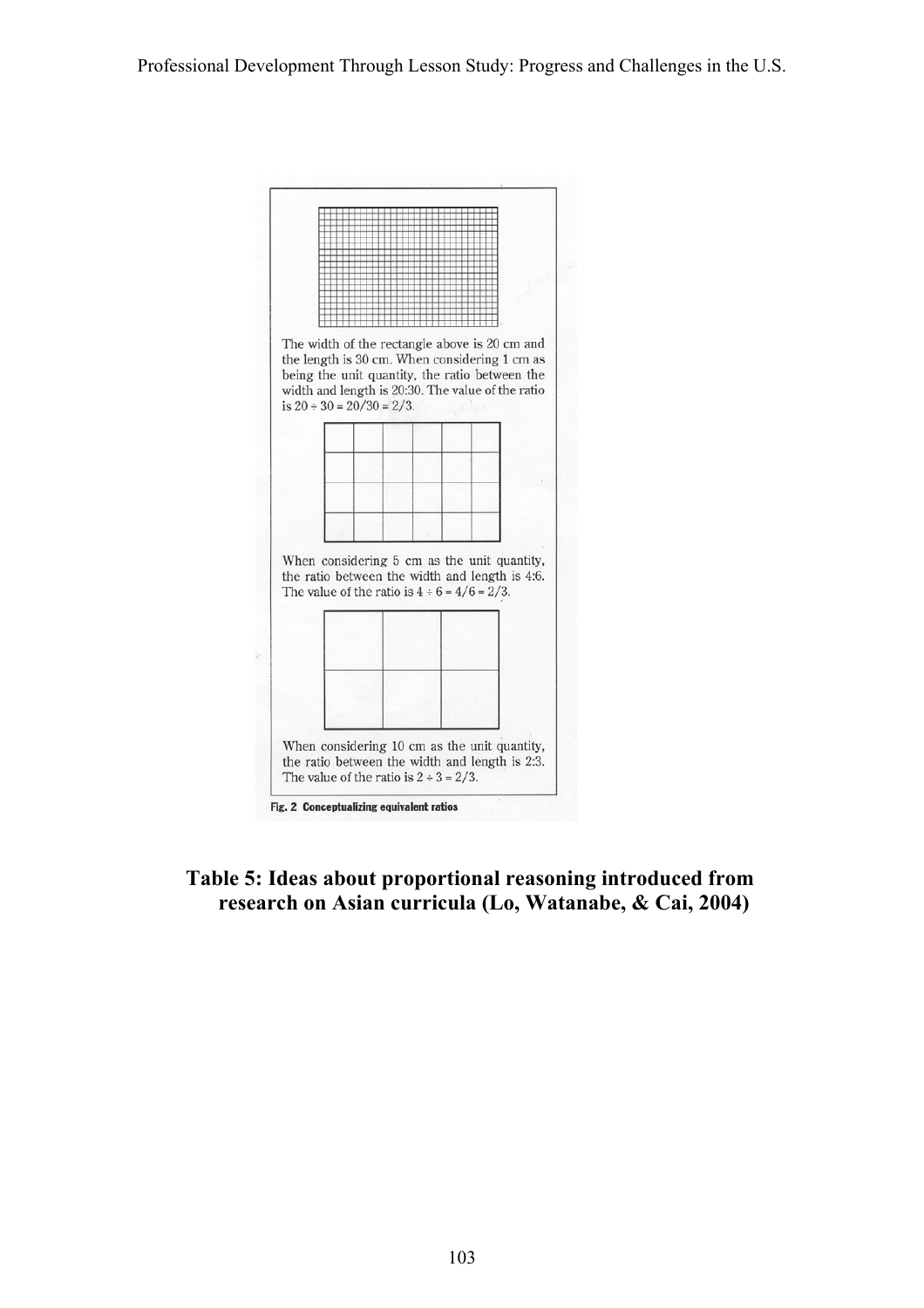### **References**

- Bjork, C. (2004, March) Decentralizing the Japanese curriculum: Two case studies. Paper presented at the Association of Asian Studies Annual Meeting. San Diego, CA March 6, 2004.
- Brown, C., McGraw, R., Koc, Y., Lynch, K. & Arbaugh, F. (2002) Lesson study in secondary mathematics. In D.S. Mewborn et al. (Eds.), *Proceedings of the twenty-fourth annual meeting of the North American chapter of the International Group for the Psychology of Mathematics Education*. Columbus, OH: ERIC Clearinghose for Mathematics, Science, and Environmental Education, 139.
- Burkhardt, H., & Schoenfeld, A. H. (2003). Improving educational research: Toward a more useful, more influential, and better-funded enterprise. *Educational Researcher, 32(9*), 3-14.
- Chokshi, S. & Fernandez, C. (2004). Challenges to importing Japanese lesson study: Concerns, misconceptions, and nuances. *Phi Delta Kappan*, 85(7), 520-525.
- Ermeling, B. (2005). Transforming Professional Development for an American High School:A Lesson Study Inspired, Technology Powered System for Teacher Learning. Unpublished doctoral dissertation, UCLA School of Education.
- Fernandez, C. and Chokshi, S. (2002) A Practical Guide to Translating Lesson Study for a U.S. Setting, *Phi Delta Kappan, 83*, 128-34
- Fullan, M. (2001). *The new meaning of educational change* (3<sup>rd</sup> edition). New York: Teachers College Press.
- Hashimoto, Y., Tsubota, K., & Ikeda, T. (2003). *Ima naze jugyou kenkyuu ka.* [Now, why lesson study?] Tokyo: Toyokan.
- Lesson Study Research Group (2004a) [LSRG maintains a central database of U.S. lesson study groups]. Teacher's College, Columbia University. Retrieved July, 19, 2004, from http://www.tc.edu/lessonstudy/lsgroups.html
- Lesson Study Research Group (2004b) Tools for conducting lesson study. Teacher's College, Columbia University. Retrieved July, 19, 2004, from http://www.tc.columbia.edu/lessonstudy/tools.html.
- Lewis, C. (2002a). Does Lesson Study have a future in the United States? *Nagoya Journal of Education and Human Development 1(1),* 1-23.
- Lewis, C. (2002b). *Lesson Study: A handbook of teacher-led instructional change*. Research for Better Schools, Philadelphia, PA.
- Lewis, C., Perry, R. & Hurd, J. (2004). A deeper look at lesson study. *Educational Leadership*, 61:5, 18-23.
- Lewis, C. & Tsuchida, I. (1997). Planned educational change in Japan: The shift to student-centered elementary science. *Journal of Education Policy*, *12:5*, 313-331.
- Lewis, C., & Tsuchida, I. (1998). A lesson is like a swiftly flowing river: Research lessons and the improvement of Japanese education. *American Educator* (Winter), 14-17 & 50-52.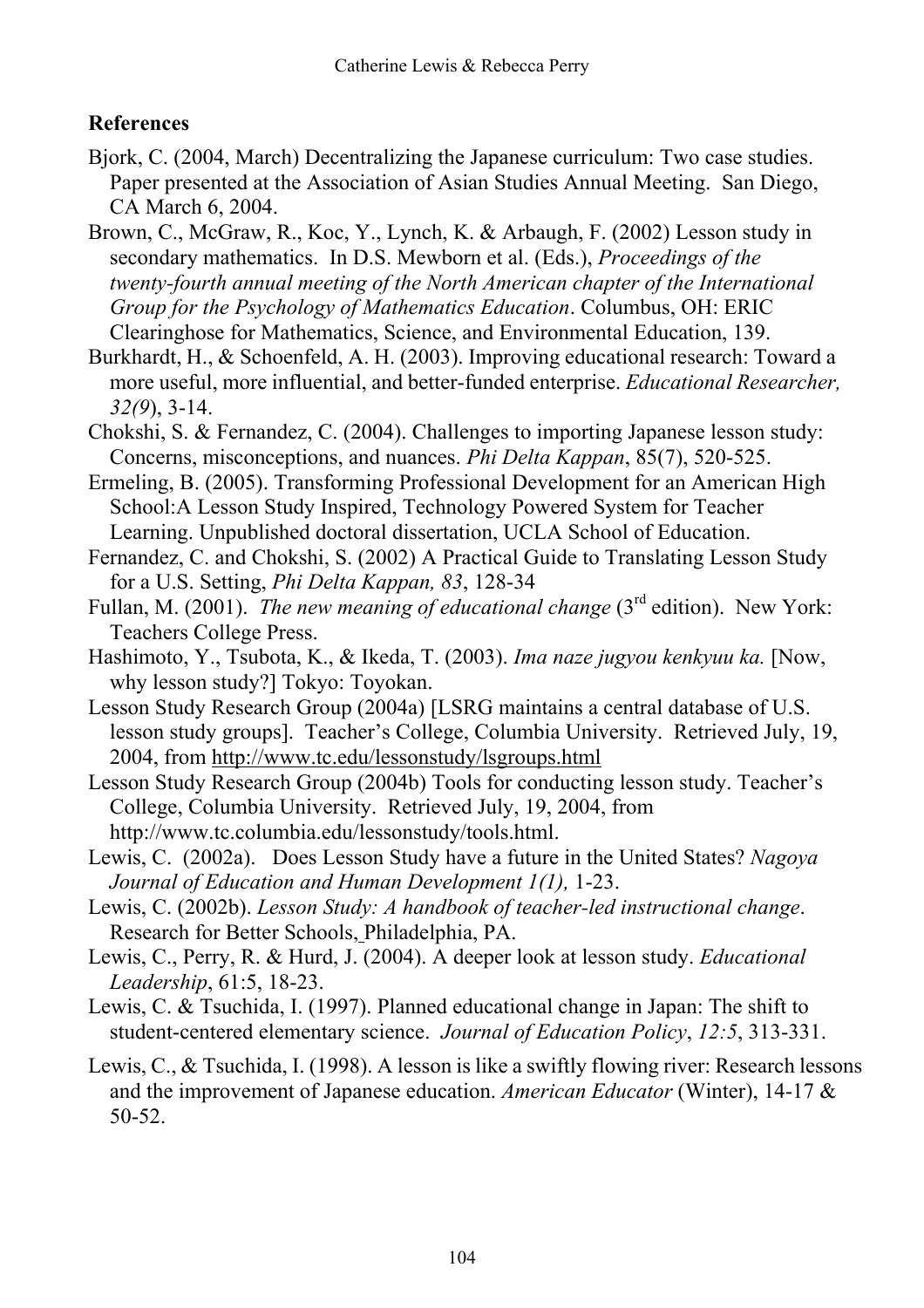- Lewis, C. & Tsuchida, I. (1999). *The Secret of Trapezes: Science Research Lesson on Pendulums* [Videotape: 16 min.]. Oakland, CA. Available at http://www.lessonresearch.net/trapeze.html
- Lo, J., Watanabe, T., & Cai, J. (2004). Developing ratio concepts: An Asian perspective. *Mathematics Teaching in the Middle School, 9*(7), 362-367.
- Mills College Lesson Study Group. (2005). *How many seats?* [Video: 30 min.] Oakland, CA: Mills College Lesson Study Group.
- Mills College Lesson Study Group. (2003a). *To open a cube.* [Video: 49 min.] Oakland, CA: Mills College Lesson Study Group.
- Mills College Lesson Study Group. (2003b). *Can you find the area?* [Video: 47 min.] Oakland, CA: Mills College Lesson Study Group.
- Mills College Lesson Study Group. (2000). *Can you lift 100 kilograms?* [Video: 18 min.] Oakland, CA: Mills College Lesson Study Group. Also viewable at lessonresearch.net
- Mills College Lesson Study Group. (1999a). *The secret of trapezes?* [Video: 16 min.] Oakland, CA: Mills College Lesson Study Group.
- Mills College Lesson Study Group. (1999b). *The secret of magnets* [Video: 16 min.] Oakland, CA: Mills College Lesson Study Group.
- Murata, A. (2005). How Do Teachers Learn During Lesson Study? Connecting Standards, Teaching, and Student Learning. Paper under review.
- National Research Council (2002). *Studying Classroom Teaching as a Medium for Professional Development.* Proceedings of a U.S - Japan Workshop. Bass, H., Usiskin, Z. P., & Burrill, G. (Eds.).Mathematical Sciences Education Board Division of Behavioral and Social Sciences and Education U.S National Commission on Mathematics Instruction International Organizations Board. Washington, DC: National Academy Press.
- North Central Regional Educational Laboratory. (2002). *Teacher to teacher: Reshaping instruction through lesson study*. Naperville,IL: NCREL.
- Richardson, J. (2004). Lesson Study: Teachers learn how to improve instruction, *Tools For Schools*. (pp. 1-3). National Staff Development Council.
- Spillane, J. P. (2000). Cognition and policy implementation: District policymakers and the reform of mathematics education. *Cognition and Instruction 19(2),* 141-179.
- Stepanek, J. (2001). A new view of professional development. *Northwest Teacher, 2(2),* 2-5.
- Stepanek, J. (2003). A lesson study team steps into the spotlight. *Northwest Teacher, 4(3),* 9-11.
- Stigler, J. W., & Hiebert, J. (1999). *The teaching gap: Best ideas from the world's teachers for improving education in the classroom.* New York: Summit Books.
- Takahashi, A., Watanabe, T. & Yoshida, M., & Wang-Iverson, P. (2005). Improving content and pedagogical knowledge through *kyozaikenkyu*. In P.Wang-Iverson and M. Yoshida (Eds.). Building our knowledge of lesson study. Philadelphia: Research for Better Schools.